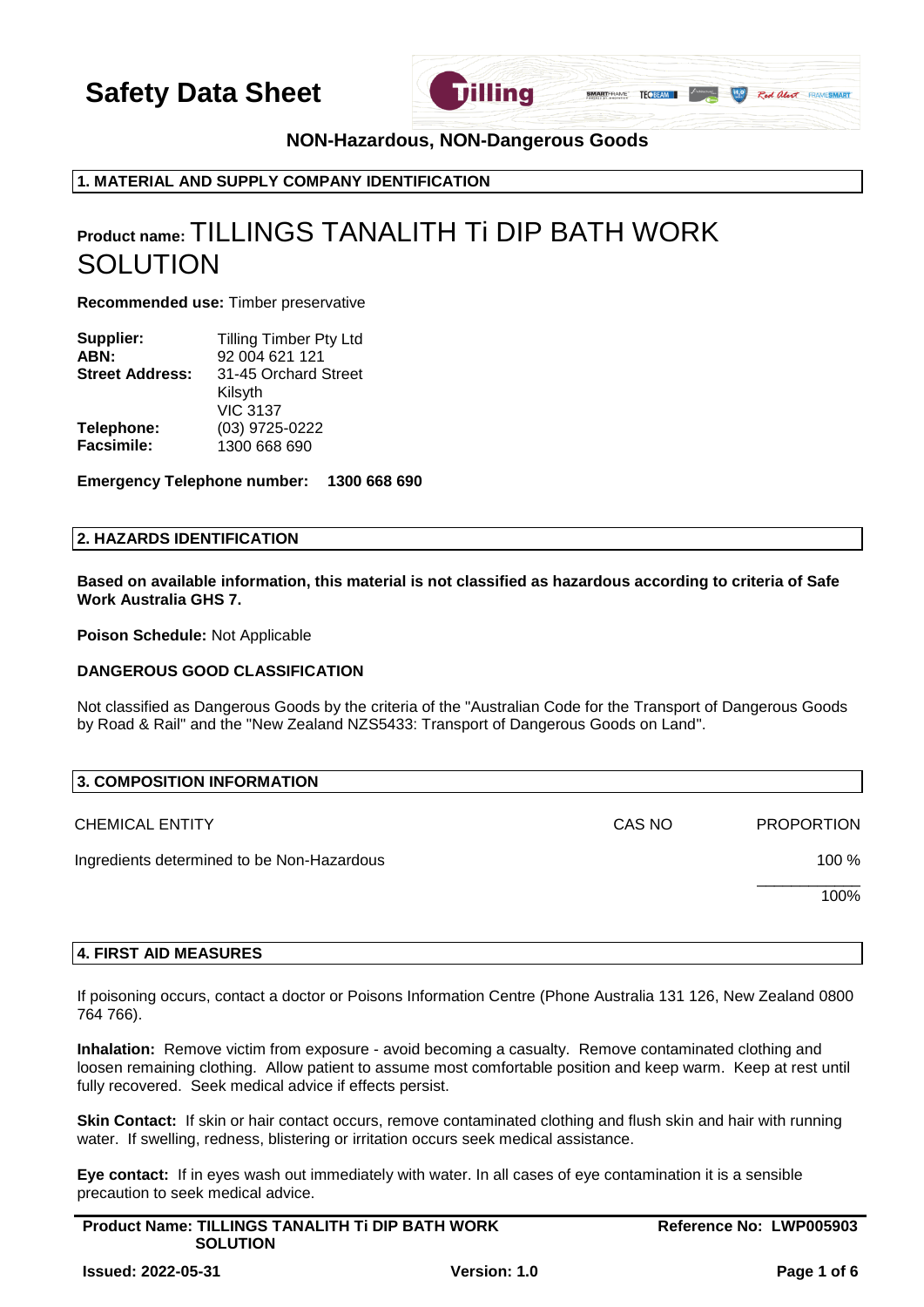

**Ingestion:** Rinse mouth with water. If swallowed, do NOT induce vomiting. Give a glass of water to drink. Never give anything by the mouth to an unconscious patient. If vomiting occurs give further water. Seek medical advice.

**PPE for First Aiders:** Wear safety shoes, overalls, gloves, safety glasses. Available information suggests that gloves made from nitrile rubber should be suitable for intermittent contact. However, due to variations in glove construction and local conditions, the user should make a final assessment. Always wash hands before smoking, eating, drinking or using the toilet. Wash contaminated clothing and other protective equipment before storing or re-using.

**Notes to physician:** Treat symptomatically.

#### **5. FIRE FIGHTING MEASURES**

**Hazchem Code:** Not applicable.

**Suitable extinguishing media:** If material is involved in a fire use water fog (or if unavailable fine water spray), alcohol resistant foam, standard foam, dry agent (carbon dioxide, dry chemical powder).

**Specific hazards:** Combustible material.

**Fire fighting further advice:** On burning or decomposing may emit toxic fumes. Fire fighters to wear selfcontained breathing apparatus and suitable protective clothing if risk of exposure to vapour or products of combustion or decomposition.

### **6. ACCIDENTAL RELEASE MEASURES**

#### **SMALL SPILLS**

Wear protective equipment to prevent skin and eye contamination. Avoid inhalation of vapours or dust. Wipe up with absorbent (clean rag or paper towels). Collect and seal in properly labelled containers or drums for disposal.

## **LARGE SPILLS**

Clear area of all unprotected personnel. Slippery when spilt. Avoid accidents, clean up immediately. Wear protective equipment to prevent skin and eye contamination and the inhalation of vapours. Work up wind or increase ventilation. Contain - prevent run off into drains and waterways. Use absorbent (soil, sand or other inert material). Collect and seal in properly labelled containers or drums for disposal. If contamination of crops, sewers or waterways has occurred advise local emergency services.

#### **Dangerous Goods - Initial Emergency Response Guide No:** Not applicable

## **7. HANDLING AND STORAGE**

**Handling:** Avoid eye contact and repeated or prolonged skin contact. Avoid inhalation of vapour, mist or aerosols.

**Storage:** Store in a cool, dry, well-ventilated place and out of direct sunlight. Store away from foodstuffs. Store away from incompatible materials described in Section 10. Store away from sources of heat and/or ignition. Keep container standing upright. Keep containers closed when not in use - check regularly for leaks.

## **8. EXPOSURE CONTROLS / PERSONAL PROTECTION**

**National occupational exposure limits:** No value assigned for this specific material by Safe Work Australia.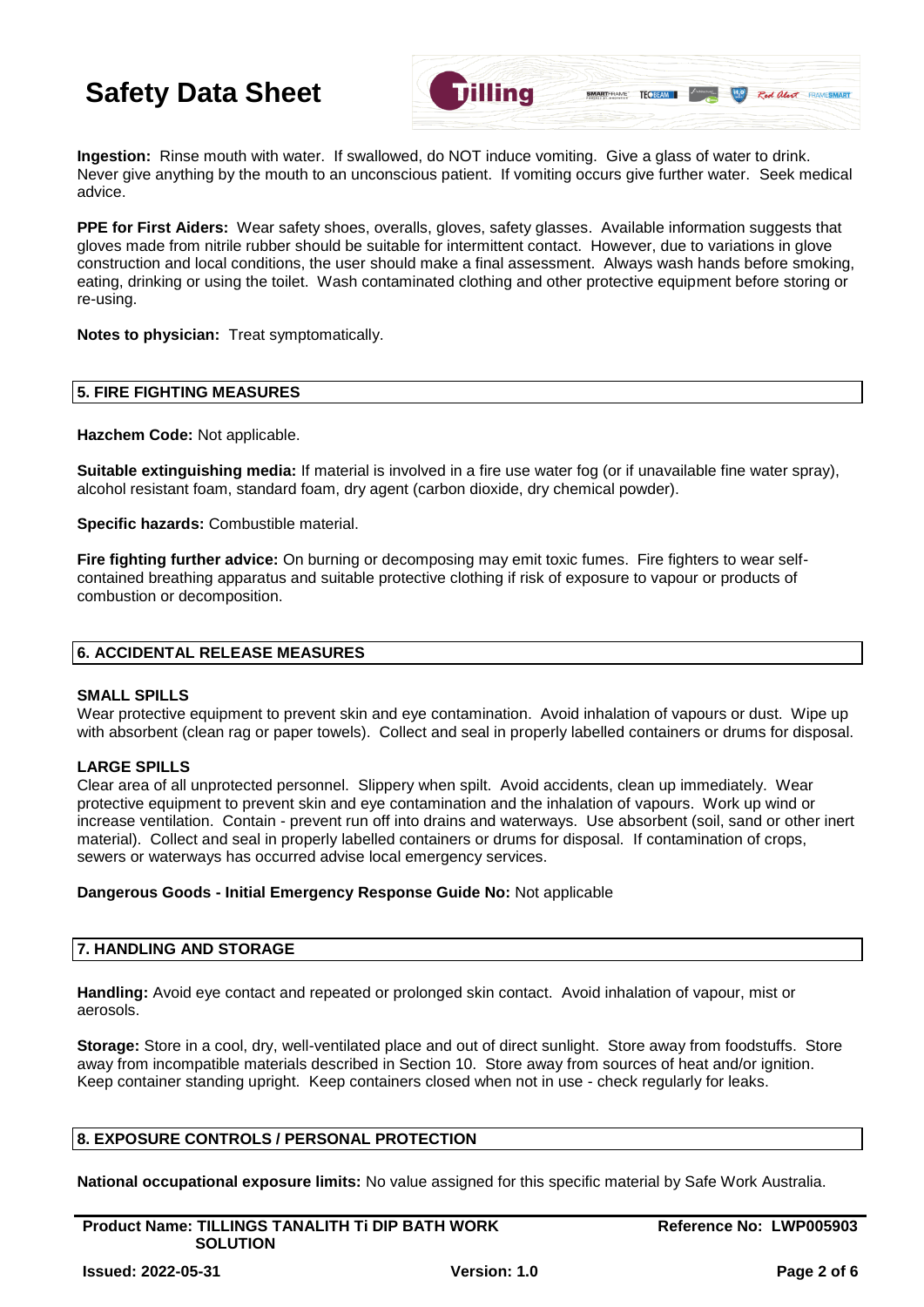

**Biological Limit Values:** As per the "National Model Regulations for the Control of Workplace Hazardous Substances (Safe Work Australia)" the ingredients in this material do not have a Biological Limit Allocated.

**Engineering Measures:** Natural ventilation should be adequate under normal use conditions.

**Personal Protection Equipment:** SAFETY SHOES, OVERALLS, GLOVES, SAFETY GLASSES.

Personal protective equipment (PPE) must be suitable for the nature of the work and any hazard associated with the work as identified by the risk assessment conducted.

Wear safety shoes, overalls, gloves, safety glasses. Available information suggests that gloves made from nitrile rubber should be suitable for intermittent contact. However, due to variations in glove construction and local conditions, the user should make a final assessment. Always wash hands before smoking, eating, drinking or using the toilet. Wash contaminated clothing and other protective equipment before storing or re-using.

**Hygiene measures:** Keep away from food, drink and animal feeding stuffs. When using do not eat, drink or smoke. Wash hands prior to eating, drinking or smoking. Avoid contact with clothing. Avoid eye contact and repeated or prolonged skin contact. Avoid inhalation of vapour, mist or aerosols. Ensure that eyewash stations and safety showers are close to the workstation location.

## **9. PHYSICAL AND CHEMICAL PROPERTIES**

| Form:<br>Colour:<br>Odour:                                                                                                                                                                                                                                                                                                   | Liquid<br>Blue<br>N Av |                                                                                                                                           |
|------------------------------------------------------------------------------------------------------------------------------------------------------------------------------------------------------------------------------------------------------------------------------------------------------------------------------|------------------------|-------------------------------------------------------------------------------------------------------------------------------------------|
| Solubility:<br><b>Specific Gravity:</b><br><b>Relative Vapour Density (air=1):</b><br><b>Vapour Pressure:</b><br>Flash Point (°C):<br>Flammability Limits (%):<br><b>Autoignition Temperature (°C):</b><br>Melting Point/Range (°C):<br><b>Boiling Point/Range (°C):</b><br>pH:<br><b>Viscosity:</b><br>Total VOC (g/Litre): |                        | Miscible with water<br>Approx. 1.0 @ 20 °C<br>>1<br>N Av<br>N App<br>N App<br>N Av<br>Approx. 0<br>Approx. 100<br>$6 - 7$<br>N Av<br>N Av |

(Typical values only - consult specification sheet)  $N Av = Not available, N App = Not applicable$ 

## **10. STABILITY AND REACTIVITY**

**Chemical stability:** This material is thermally stable when stored and used as directed.

**Conditions to avoid:** Elevated temperatures and sources of ignition.

**Incompatible materials:** Oxidising agents.

**Hazardous decomposition products:** Oxides of carbon and nitrogen, smoke and other toxic fumes.

**Hazardous reactions:** No known hazardous reactions.

## **11. TOXICOLOGICAL INFORMATION**

**Product Name: TILLINGS TANALITH Ti DIP BATH WORK SOLUTION**

**Reference No: LWP005903**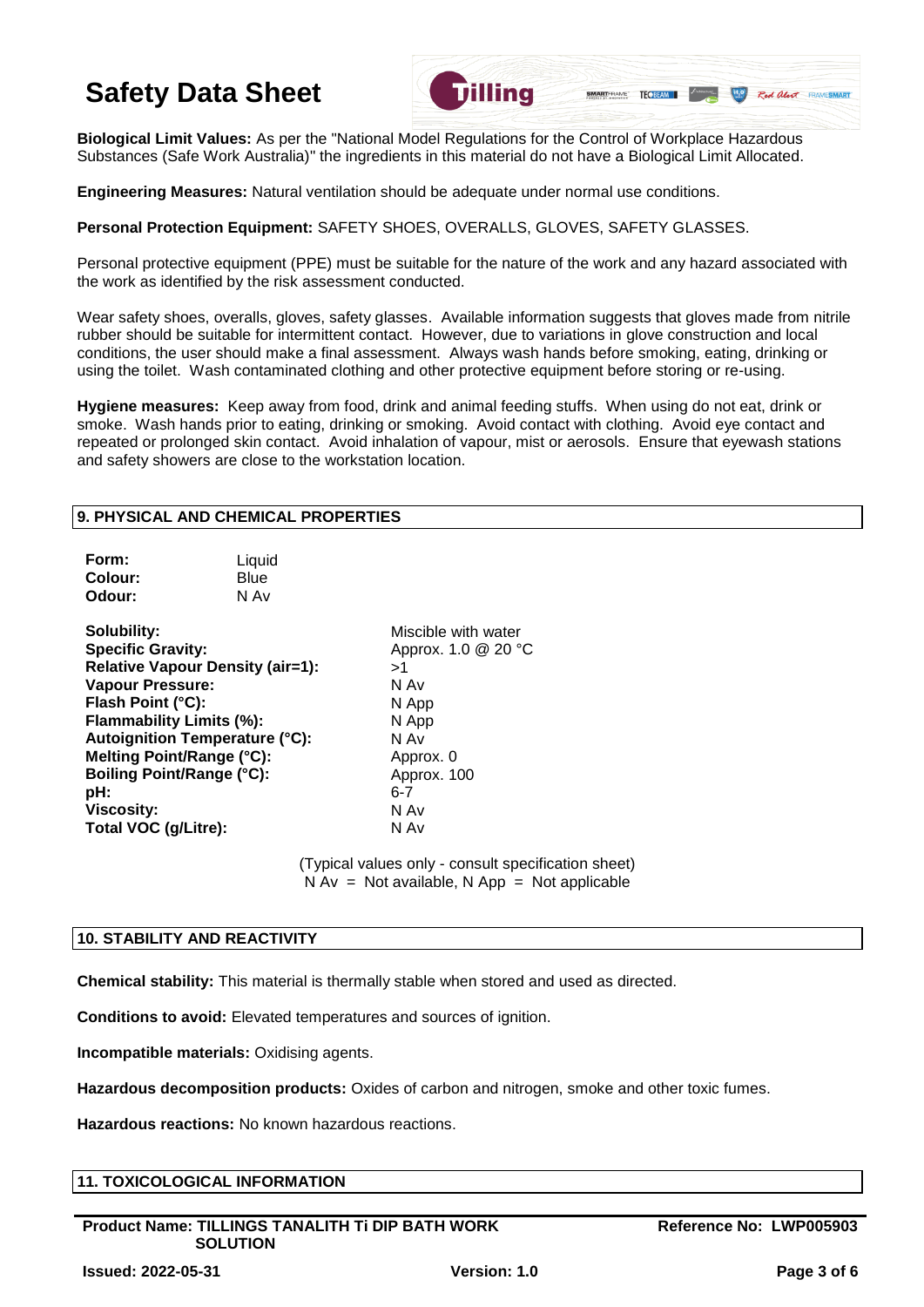

No adverse health effects expected if the product is handled in accordance with this Safety Data Sheet and the product label. Symptoms or effects that may arise if the product is mishandled and overexposure occurs are:

### **Acute Effects**

**Inhalation:** Material may be an irritant to mucous membranes and respiratory tract.

**Skin contact:** Contact with skin may result in irritation.

**Ingestion:** Swallowing can result in nausea, vomiting and irritation of the gastrointestinal tract.

**Eye contact:** May be an eye irritant.

#### **Acute toxicity**

**Inhalation:** This material has been classified as not hazardous for acute inhalation exposure. Acute toxicity estimate (based on ingredients):  $LC_{50} > 20.0$  mg/L for vapours or  $LC_{50} > 5.0$  mg/L for dust and mist.

**Skin contact:** This material has been classified as not hazardous for acute dermal exposure. Acute toxicity estimate (based on ingredients):  $LD_{50} > 2,000$  mg/Kg bw

**Ingestion:** This material has been classified as not hazardous for acute ingestion exposure. Acute toxicity estimate (based on ingredients):  $LD_{50} > 2,000$  mg/Kg bw

**Corrosion/Irritancy:** Eye: this material has been classified as not corrosive or irritating to eyes. Skin: this material has been classified as not corrosive or irritating to skin.

**Sensitisation:** Inhalation: this material has been classified as not a respiratory sensitiser. Skin: this material has been classified as not a skin sensitiser.

**Aspiration hazard:** This material has been classified as not an aspiration hazard.

**Specific target organ toxicity (single exposure):** This material has been classified as not a specific hazard to target organs by a single exposure.

## **Chronic Toxicity**

**Mutagenicity:** This material has been classified as not a mutagen.

**Carcinogenicity:** This material has been classified as not a carcinogen.

**Reproductive toxicity (including via lactation):** This material has been classified as not a reproductive toxicant.

**Specific target organ toxicity (repeat exposure):** This material has been classified as not a specific hazard to target organs by repeat exposure.

## **12. ECOLOGICAL INFORMATION**

Avoid contaminating waterways.

**Acute aquatic hazard:** This material has been classified as not hazardous for acute aquatic exposure. Acute toxicity estimate (based on ingredients): > 100 mg/L

**Long-term aquatic hazard:** This material has been classified as not hazardous for chronic aquatic exposure. Non-rapidly or rapidly degradable substance for which there are adequate chronic toxicity data available OR in the absence of chronic toxicity data, Acute toxicity estimate (based on ingredients): >100 mg/L, where the substance is not rapidly degradable and/or BCF  $<$  500 and/or log K<sub>ow</sub>  $<$  4.

**Product Name: TILLINGS TANALITH Ti DIP BATH WORK SOLUTION**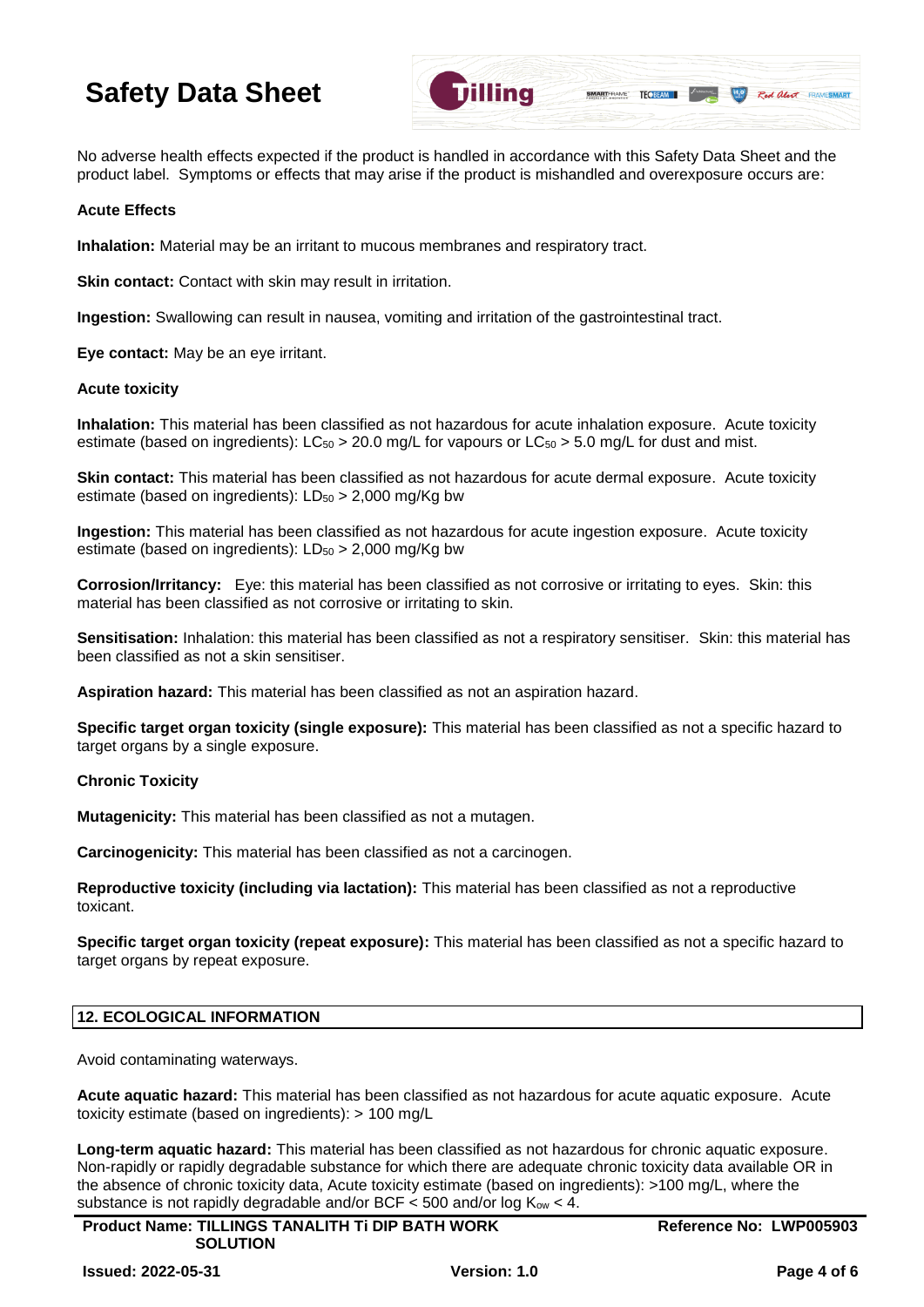

**Ecotoxicity:** No information available.

**Persistence and degradability:** No information available.

**Bioaccumulative potential:** No information available.

**Mobility:** No information available.

## **13. DISPOSAL CONSIDERATIONS**

Persons conducting disposal, recycling or reclamation activities should ensure that appropriate personal protection equipment is used, see "Section 8. Exposure Controls and Personal Protection" of this SDS.

If possible material and its container should be recycled. If material or container cannot be recycled, dispose in accordance with local, regional, national and international Regulations.

### **14. TRANSPORT INFORMATION**

#### **ROAD AND RAIL TRANSPORT**

Not classified as Dangerous Goods by the criteria of the "Australian Code for the Transport of Dangerous Goods by Road & Rail" and the "New Zealand NZS5433: Transport of Dangerous Goods on Land".

#### **MARINE TRANSPORT**

Not classified as Dangerous Goods by the criteria of the International Maritime Dangerous Goods Code (IMDG Code) for transport by sea.

#### **AIR TRANSPORT**

Not classified as Dangerous Goods by the criteria of the International Air Transport Association (IATA) Dangerous Goods Regulations for transport by air.

#### **15. REGULATORY INFORMATION**

#### **This material is not subject to the following international agreements:**

Montreal Protocol (Ozone depleting substances) The Stockholm Convention (Persistent Organic Pollutants) The Rotterdam Convention (Prior Informed Consent) Basel Convention (Hazardous Waste) International Convention for the Prevention of Pollution from Ships (MARPOL)

#### **This material/constituent(s) is covered by the following requirements:**

The Standard for the Uniform Scheduling of Medicines and Poisons (SUSMP) established under the Therapeutic Goods Act (Commonwealth): Not Applicable.

AICIS Status: Formulations where all components are AICS listed.

### **16. OTHER INFORMATION**

Reason for issue: First Issue

This Safety Data Sheet has been prepared by Chemical Data Services Pty Ltd (chemdata.com.au) on behalf of its client.

This information was prepared in good faith from the best information available at the time of issue. It is based on

| <b>Product Name: TILLINGS TANALITH TI DIP BATH WORK</b> | Reference No: LWP005903 |
|---------------------------------------------------------|-------------------------|
| <b>SOLUTION</b>                                         |                         |
|                                                         |                         |